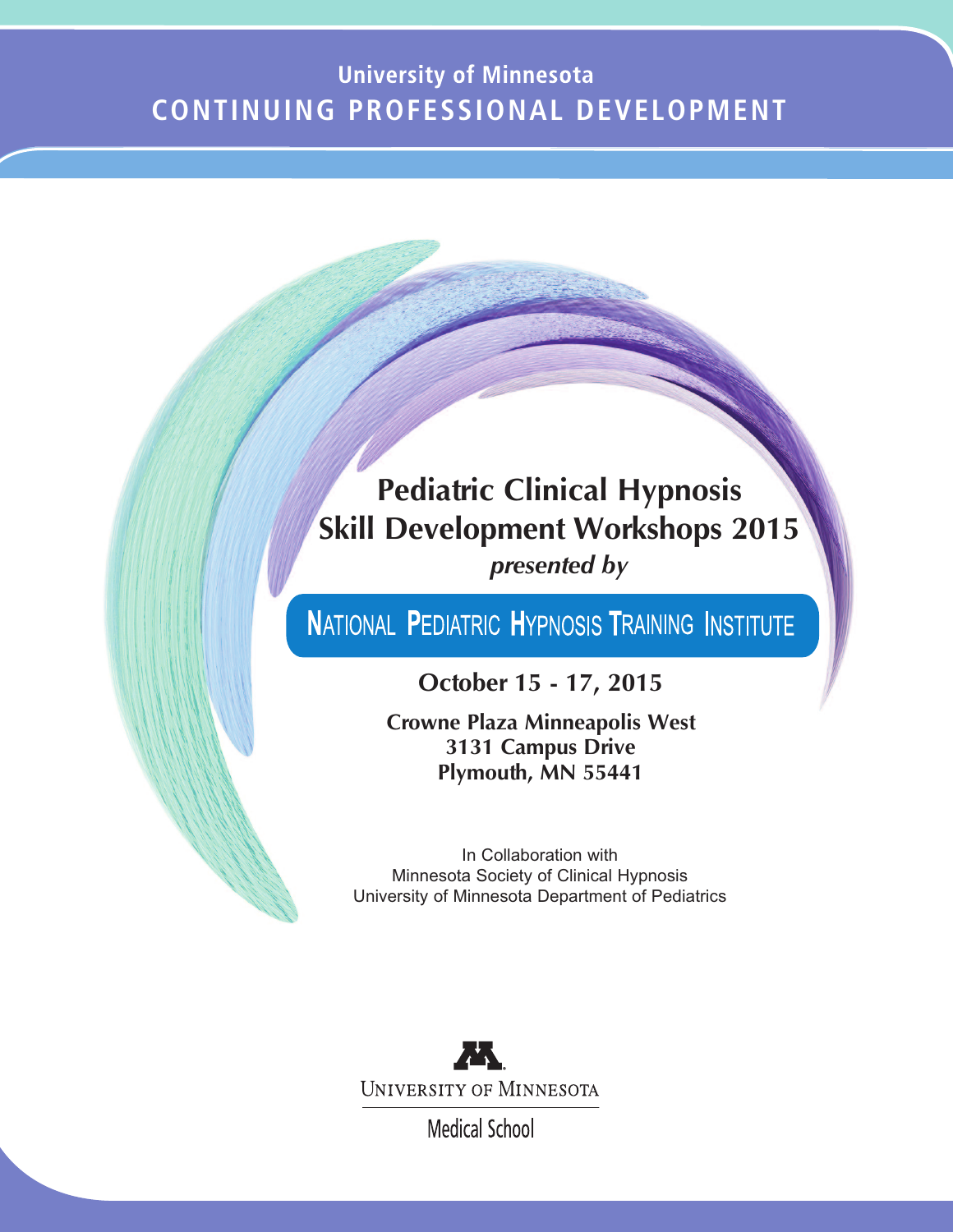# **COURSE DESCRIPTION**

These intensive workshops provide a combined lecture-demonstration-experiential training format in the use of clinical hypnosis and its applications to children and teens experiencing various conditions in pediatric settings. Pediatric clinical hypnosis is an effective therapeutic intervention with empirical support for a variety of clinical conditions, including chronic and procedure-related pain, anxiety disorders, stress-related conditions, habit problems, sleep disturbance, and various medical conditions.

- The workshops are offered at three levels (Introductory, Intermediate and Advanced), depending upon previous training in **pediatric** hypnosis, to licensed pediatric clinicians with advanced degrees.
- Strong emphasis is placed on experiential learning, with extensive supervised practice (within small groups with a high faculty to trainee ratio) of hypnotic techniques and of which will integrate a developmental perspective and are suitable for children/teens.
- Registration fees for all three workshops include course presentations (available online in advance and on a thumb-drive at the time of arrival), hearty continental breakfast, and morning and afternoon refreshments.

# **ELIGIBILITY AND TARGET AUDIENCE**

Workshop participation requires an active clinical license AND one of the following:

- Doctoral Degree in Medicine, Psychology, Nursing or Dentistry
- Masters Degree in Social Work, Marriage and Family Therapy, Clinical or Counseling Psychology
- Masters Degree in Nursing or a Registered Nurse with a Masters Degree and subspecialty training or certification (e.g. APRN, CPNP)
- Other Advanced degree health care providers, e.g. Occupational & Physical Therapists, Speech & Language Pathologists, et al.
- Child Life Specialists holding a Doctoral, Masters, or Bachelors degree
- Students, Interns, Residents and Fellows actively enrolled in a graduate program leading to degrees or completion of clinical training in any of the foregoing.

**NOTE:** All participants are expected to attend the entire workshop and participate in experiential activities, including trance experiences. No exceptions. Participant Certificates are only given to those attending the full program, at the end of the third afternoon.

# **INTRODUCTORY WORKSHOP**

This workshop teaches basic skill-building in hypnosis as a therapeutic communication and intervention for children/teens experiencing a variety of clinical conditions. Particular focus is on management of pain, anxiety, and sleep. Instructional videos and case vignettes are an integral components of the presentations. Experiential learning is strongly emphasized (this workshop provides double the amount offered in most introductory hypnosis workshops). Activities include: group exercises and supervised small group practice (typically a 6:1 trainee:faculty ratio) focused on the structure and elements of clinical hypnosis with children/teens explaining hypnosis to parents and children, and the use of self-hypnosis. **This workshop is for those without prior** *pediatric-specific* **hypnosis training.** For complete information, **click here**.

### **REGISTRATION Registration Deadlines & Fees**

**Introductory Workshops** register by **September 4, 2015** to receive the Early Registration Discount!

|                                                 | Kick-off                 | Early Bird           | <b>Regular</b>    |
|-------------------------------------------------|--------------------------|----------------------|-------------------|
|                                                 | <b>March 16 - July 7</b> | July 7 - September 4 | After September 4 |
| Introductory Workshop                           | \$840                    | \$910                | \$950             |
| MSCH Member                                     | \$770                    | \$805                | \$845             |
| Graduate Student/Intern/Resident/Fellow/Trainee | \$585                    | \$610                | \$630             |

## **To Register for the Introductory Workshop**

**ONLINE:** Register online with Visa, MasterCard, or American Express at **www.cme.umn.edu/intropedshypnosisreg**. In order to protect your credit card information, the Office of Continuing Professional Development (OCPD) does not accept credit card payments by phone, fax, mail, in person, or on-site.

**BY MAIL:** Mail your check (payable to Regents of the University of Minnesota) with registration form to: Pediatric Clinical Hypnosis, Office of Continuing Professional Development, University of Minnesota Medical School, MMC 293, Mayo Memorial Building, Room G-254, 420 Delaware Street SE, Minneapolis, MN 55455.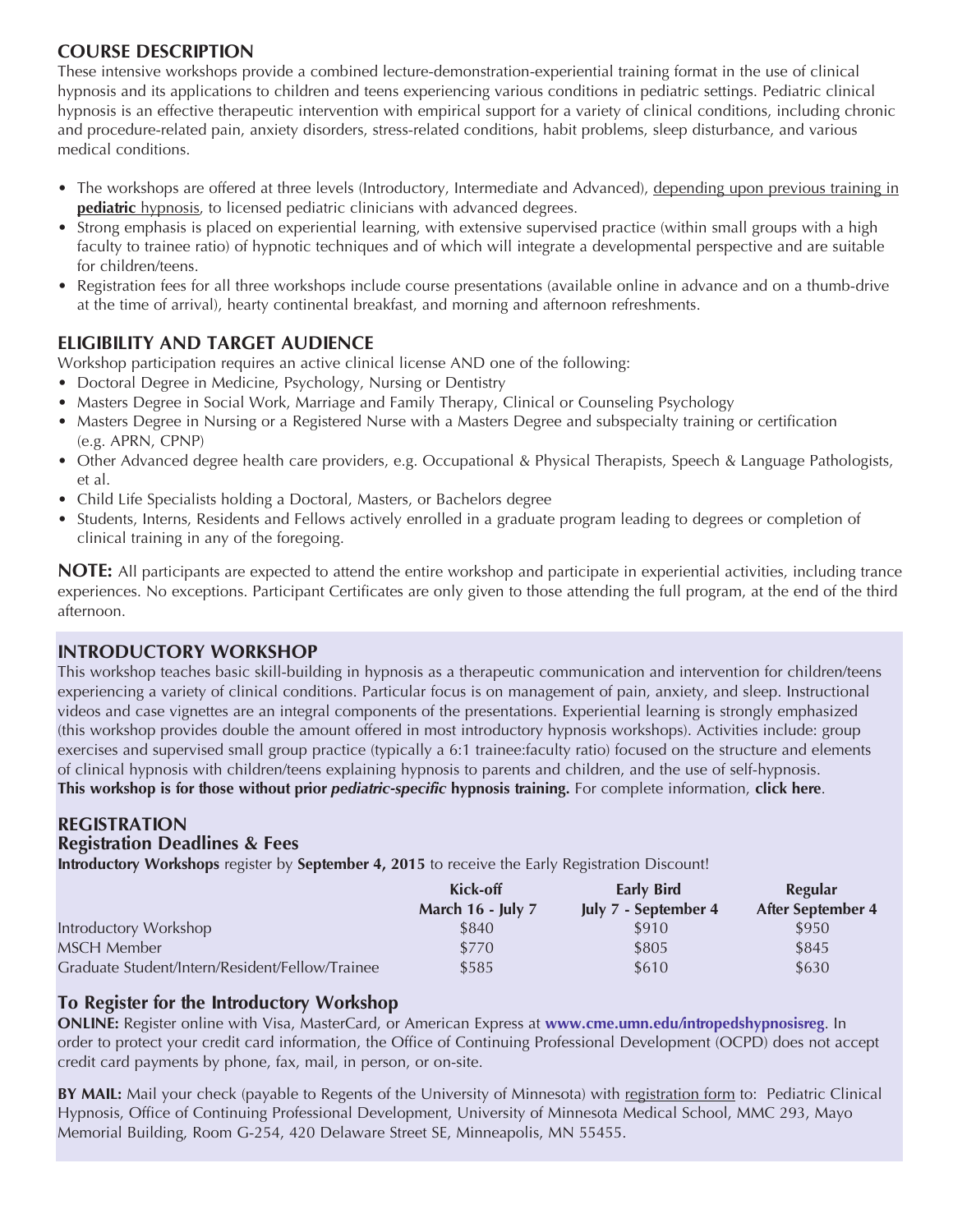# **INTERMEDIATE WORKSHOP**

**NOTE: Participants must have completed an Introductory** *all pediatric-specific* **hypnosis training workshop and have experience in using clinical hypnosis with pediatric patients.** Completion of a **Prior Learning/Needs Assessment** questionnaire is required prior to your registration being accepted for this workshop. This is **not** a beginning level course. For complete information, **[click](www.cme.umn.edu/interpedshypnosisinfo) here**.

This year's workshop has been updated! Content focuses on Utilization principles while refining and expanding existing hypnosis skills and furthering assessment and individualized hypnotic treatment approaches for patients and their families. The faculty's clinical video recordings and case vignettes are integral components of the presentations. Exercises within small groups (with high faculty to trainee ratios) concentrate on expanding participants' confidence and specific utilization skills: conversational inductions, pacing and leading, designing metaphors, talking in trance, self-regulation strategies, and other person-centered strategies.

Participants will also select two "mini-intensives" that best fit their learning needs, from a list of NEW clinical topics: 1) Needle-Injection-Procedural Phobias: Combining Hypnosis with CBT (Cognitive Behavioral Therapy); 2) Medical Hypnosis for Children with Functional and Organic GI Disorders; 3) Combining Clinical Hypnosis with CBT for Children Experiencing Depression; 4) Hypnosis Used Flexibly for Complex Pain; 5)Hypnotic Utilization Strategies & Phenomena: Reframing, Fractionation, Conversational Hypnosis, Time Distortion: Age Progression & Regression.

# **REGISTRATION**

# **Registration Deadlines & Fees**

**Intermediate Workshops** register by **September 4, 2015** to receive the Early Registration Discount!

|                                                 | Kick-off                 | Early Bird           | Regular                  |
|-------------------------------------------------|--------------------------|----------------------|--------------------------|
|                                                 | <b>March 16 - July 7</b> | July 7 - September 4 | <b>After September 4</b> |
| Intermediate Workshop                           | \$840                    | \$910                | \$950                    |
| <b>MSCH Member</b>                              | \$770                    | \$805                | \$845                    |
| Graduate Student/Intern/Resident/Fellow/Trainee | \$585                    | \$610                | \$630                    |

## **To Register for the Intermediate Workshop**

Go to **www.cme.umn.edu/interpedshypnosisreg** to complete the **Prior Learning/Needs Assessment**. Upon acceptance of your assessment, you will be contacted with registration instructions.

## **ADVANCED WORKSHOP**

The Advanced Workshop will provide extensive, individualized mentor consultation to medical health and mental health care practitioners interested in enhancing their knowledge and expertise in the use of pediatric hypnosis. This 22-hour intensive meeting is designed to fulfill the requirements for attaining ASCH Certification in Clinical Hypnosis and/or to obtain the hours of consultation necessary to become an ASCH-Approved Consultant. **In addition to providing evidence of** previous Pediatric Hypnosis training and regular use of pediatric hypnosis in their clinical practice, advanced participants must bring and present a DVD or VHS videotape of hypnotic work with a pediatric patient and a corresponding typed case **vignette of the video. The deadline for video submission is July 1, 2015.** We will provide a "how to" guide to help learners develop effective video recordings. Completion of a **Prior Learning/Needs Assessment** questionnaire is required before your registration will be accepted for this workshop.

Individuals attending this program must have completed an ASCH-Approved *Pediatric Introductory* (Basic) *and Pediatric Intermediate Workshop* (such as NPHTI 2010 - 2014, or those previously taught by this faculty via the Society of Developmental and Behavioral Pediatrics, or equivalent), and *should be using hypnosis regularly in their professional practice*. The format is unique and one in which participants meet and consult in a small group setting with fellow practitioners and a group of faculty facilitators who are ASCH Approved Consultants. This model encourages and expects participants to learn from one another, to have their own expertise affirmed and expanded, and to network with other professionals in pediatric clinical hypnosis. During the consultation sessions, the focus is upon issues unique to each practitioner's specialties and practice. For complete information, **[click](www.cme.umn.edu/advpedshypnosisinfo) here**.

## **REGISTRATION Registration Deadlines & Fees**

**On or before July 1, 2015** Registrations will not be accepted

# Advanced Workshop Registration Fee  $$990$  after July 1, 2015

## **To Register for the Advanced Workshop**

Go to **www.cme.umn.edu/advpedshypnosisreg** to complete the **Prior Learning/Needs Assessment**. Upon acceptance of your assessment, you will be contacted with registration and video submission instructions, and a "how to" guide to developing effective video recordings. Early registration is encouraged to reserve your place and facilitate faculty planning. Please note **video submissions are due by July 1, 2015.**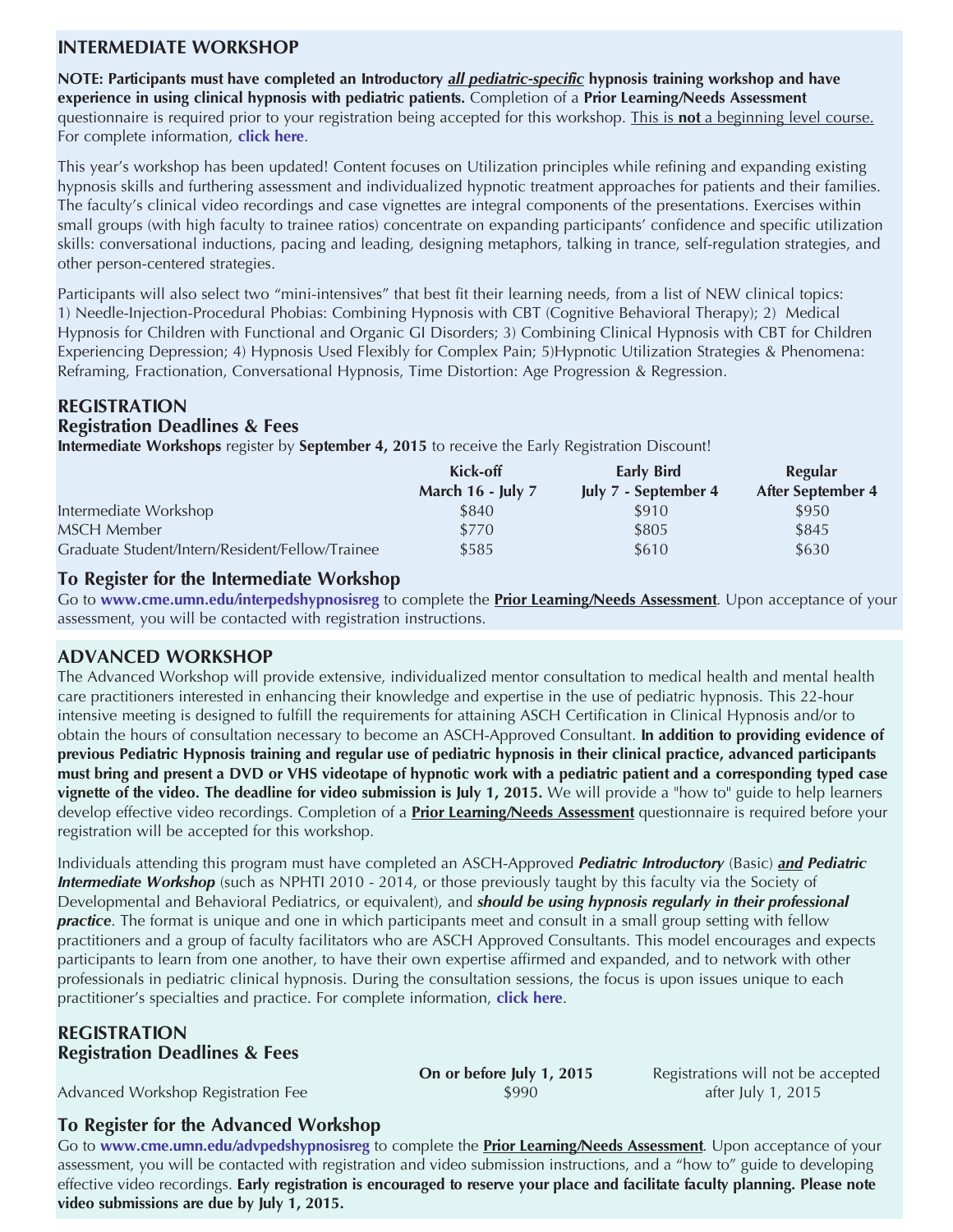Registration fees for **all three workshops** include course presentations (available online in advance, and on a thumb drive at the time of arrival), hearty continental breakfast, and morning and afternoon refreshments. **Special needs such as dietary restrictions, lactation room, etc. should be indicated in advance. Requests cannot always be honored on site.**

**Note:** Participants are not considered registered until registrant information, Acknowledgement & Release Waiver and payment have been received by our office.

# **Lunch on Your Own**

Lunch during the three day workshops **is not included** in the registration fee. You are encouraged to purchase the lunch buffet served at the conference facility in advance. To purchase lunch one or all conference days, **[click](www.cme.umn.edu/advpedshypnosisinfo) here**.

# **Group Registration**

A minimum of 3 registrants from the same organization is required for a group discount of \$20 per person to be deducted from the corresponding registration fees listed above. Submit all registrations together with one check payment. Online group registrations must be received within two business days. NO refunds will be issued if a person from a group has to cancel or does not show up at the conference. Normal refund policy applies for complete group cancellations.

# **Course Materials**

A thumb drive with a PDF of the course presentations will be available to attendees and distributed at the Workshop. A printed syllabus will NOT be distributed at the Workshops. Registered attendees will be emailed access instructions to view the presentations online prior to the Workshops; and download or print for their use at the conference. **Please note:** NO services for printing syllabi are available on site during the conference.

# **Cancellation Policy**

In the event you need to cancel your registration, the registration fee, less a \$50 administrative fee, will be refunded if you notify us by 4:30 p.m. Central Time on **October 1, 2015**. No refunds will be made after this date.

# **WORKSHOP LOCATION & OVERNIGHT ACCOMMODATIONS**

Crowne Plaza Minneapolis West 3131 Campus Drive Plymouth, MN 55441 www.CPPlymouth.com 763-559-6600 800-227-6963

A block of hotel rooms is available at the discounted rate of \$129.00 per night plus the current state and local taxes. Please make your reservations directly with the hotel by the cut-off date of September 12, 2015, and request the **U of M – NPHTI Pediatric Clinical Hypnosis block** to receive the discounted rate. Reservations will be accepted based on space and rate availability.

Parking is complimentary and adjacent to the facility. Valet parking is available for \$3.50 per day.

## **ACCREDITATION American Medical Association/PRA**

This activity has been planned and implemented in accordance with the Essential Areas and policies of the Accreditation Council for Continuing Medical Education (ACCME) through joint providership of the University of Minnesota, the National Pediatric Hypnosis Training Institute and the Minnesota Society of Clinical Hypnosis. The University of Minnesota is accredited by the ACCME to provide continuing medical education for physicians.

The University of Minnesota designates this live activity for a maximum of 22 *AMA PRA Category 1 Credits*™ for the **Introductory Workshop,** 21.5 *AMA PRA Category 1 Credits*™ for the **Intermediate Workshop** and 21.75 *AMA PRA Category 1 Credits*™ for the **Advanced Workshop**. Physicians should claim only the credit commensurate with the extent of their participation in the activity.

# **Nurse Practitioners, Nurses, Dentists and Other Health Care Professionals**

Nurse practitioners, nurses, dentists and other health care professionals who participate in this CE activity may submit their Statements of Participation to their appropriate accrediting organizations or state boards for consideration of credit. The participant is responsible for determining whether this activity meets the requirements for acceptable continuing education.

Applications for additional categories of continuing education credit will be submitted to the American Academy of Pediatrics (AAP), American Society of Clinical Hypnosis (ASCH), Minnesota Board of Marriage and Family Therapy And Minnesota Board of Psychology. They will be posted on each section's webpage upon approval at **<www.cmecourses.umn.edu>**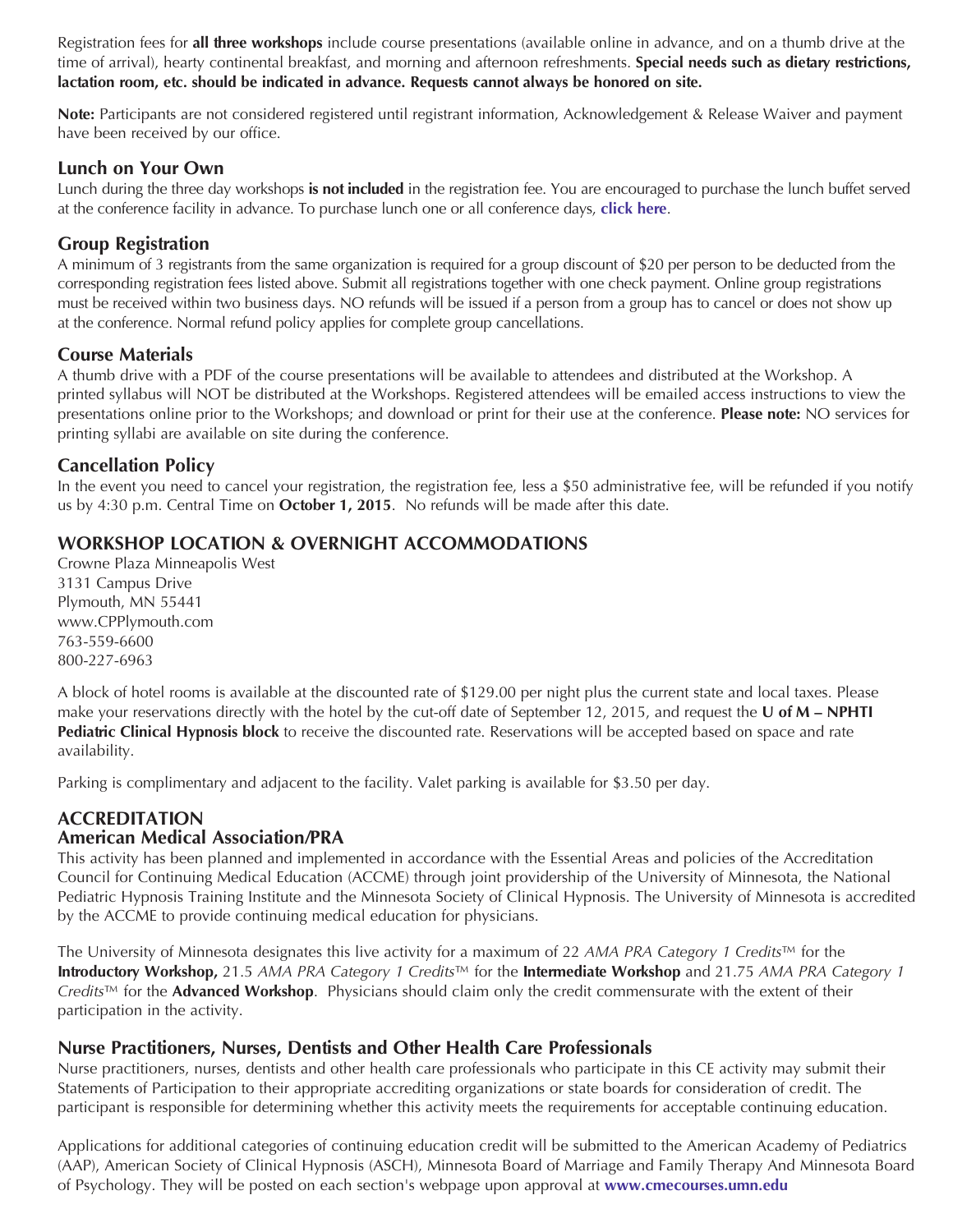## **INTRODUCTORY WORKSHOP**

**www.cme.umn.edu/intropedshypnosisinfo**

Coordinators: Pamela Kaiser, PhD, CPNP and Daniel P. Kohen, MD, FAAP, ABMH

# **Educational Objectives**

At the completion of the Introductory Workshop, learners should be better able to:

- List the stages of hypnosis
- Describe hypnosis as a process of therapeutic communication
- Describe and demonstrate four pediatric hypnosis induction methods and four intensification techniques
- Be increasingly confident in explaining hypnosis to parents and children
- Teach children and families self-hypnosis skills
- Outline three clinical applications for pediatric hypnosis
- Describe and demonstrate the use of hypnosis for pain control for procedures and for chronic, recurring pain
- Describe and demonstrate a hypnotherapeutic approach for anxiety and for sleep onset insomnia
- Outline a strategy for getting started using hypnosis in clinical practice

# **Thursday, October 15, 2015**

|         | Inursday, October 15, 2015                         |
|---------|----------------------------------------------------|
| 7:00am  | <b>Registration and Breakfast Buffet</b>           |
| 8:00    | Introduction - Continuing Professional             |
|         | Development Overview                               |
| 8:05    | <b>Faculty Introductions/Course Overview</b>       |
| 8:35    | Hypnosis Definitions/Theories/Myths                |
| 9:25    | Hypnosis Structure & Stages                        |
| 10:15   | <b>Refreshment Break</b>                           |
| 10:35   | Hypnosis: The <i>Many</i> Right Ways               |
| 11:30   | Overview: Format for Small Group Practice          |
| 11:45   | Demonstration #1: Induction: Special Place         |
|         | (Dissociation); Intensification: Multisensory      |
|         | Imagery                                            |
| 12:05pm | Lunch on Your Own                                  |
| 1:15    | Small Group Practice #1: Induction: Special Place  |
|         | (Dissociation)-Intensification: Multisensory       |
|         | Imagery-Alert-Debrief                              |
| 3:00    | <b>Refreshment Break</b>                           |
| 3:20    | Demonstration #2: Induction: The Breath;           |
|         | Intensification: Progressive Muscle Relaxation     |
| 3:45    | Small Group Practice #2: Induction: The Breath;    |
|         | Intensification: PMR-Alert-Debrief                 |
| 5:15    | Clinical Application: Self-Regulation for Anxiety, |
|         | Worry and Fears                                    |
| 6:00pm  | <b>Adjourn for Day</b>                             |
|         | Friday, October 16, 2015                           |
| 7:00am  | <b>Breakfast Buffet</b>                            |
| 8:00    | Developmental Considerations in Hypnosis           |
| 9:00    | Formulating Suggestions: Language & Utilization/   |
|         | Communication Techniques-Ideomotor Signaling       |
| 10:10   | Demonstration #3: Ideomotor (Magnet Fingers);      |
|         | Intensification: Utilization                       |
| 10:30   | <b>Refreshment Break</b>                           |
| 10:50   | Small Group Practice #3: Induction: Magnet         |
|         |                                                    |

Fingers; Intensification: Utilization: Language & Suggestions—Ideomotor Signaling

### **12:10pm Lunch on Your Own**

- 1:25 Contextualization: Post-Hypnotic Suggestions
- 2:00 Demonstration #4: Induction: Eye Fixation; Intensification: Noticing Internal Differences; PHS
- 2:20 Small Group Practice #4: Induction: Eye Fixation; Intensification: Noticing Internal Differences—Suggestions—PHS **3:45 Refreshment Break** 4:05 Explaining Hypnosis to Child & Parents: with Demo Video 4:25 Demonstration #5: Explain Hypnosis to Child & Parents (20 min) 4:45 Small Group Practice #5: Explain Hypnosis to Child and Parents **6:00pm Adjourn for Day Saturday, October 17, 2015** *Breakfast Buffet* 8:00 Clinical Applications: Sleep Disturbances 8:50 Clinical Applications: Acute & Chronic Pain 9:50 Demonstration #6: Magic Glove Technique 10:15 **Refreshment Break** 10:30 Small Group Practice #6: Magic Glove **Technique 11:50 Lunch on Your Own** 1:00pm Self-Hypnosis (SH): Learning and Teaching and Questions 1:25 Self-Hypnosis: Large Group Experience/ Debrief/Demonstration #7: Teach SH+Do SH 1:50 Small Group Practice #7: Teach Self-Hypnosis – Do Self-Hypnosis **2:40 Refreshment Break** 2:50 BREAKOUT GROUPS: Participants' Design a Hypnosis Session for Case Vignettes: Choose One to Attend: • Primary Care • Anxiety • Pain • Chronic Conditions 3:50 Continued Learning & Resources Beyond Monday: NPHTI, Ongoing Education & **Organizations** 4:10 Beyond Today: What's Left to Learn?
	- 4:20 Important Closure: All Faculty Group Hypnosis
	- **4:30 Adjourn**

## **AGENDA**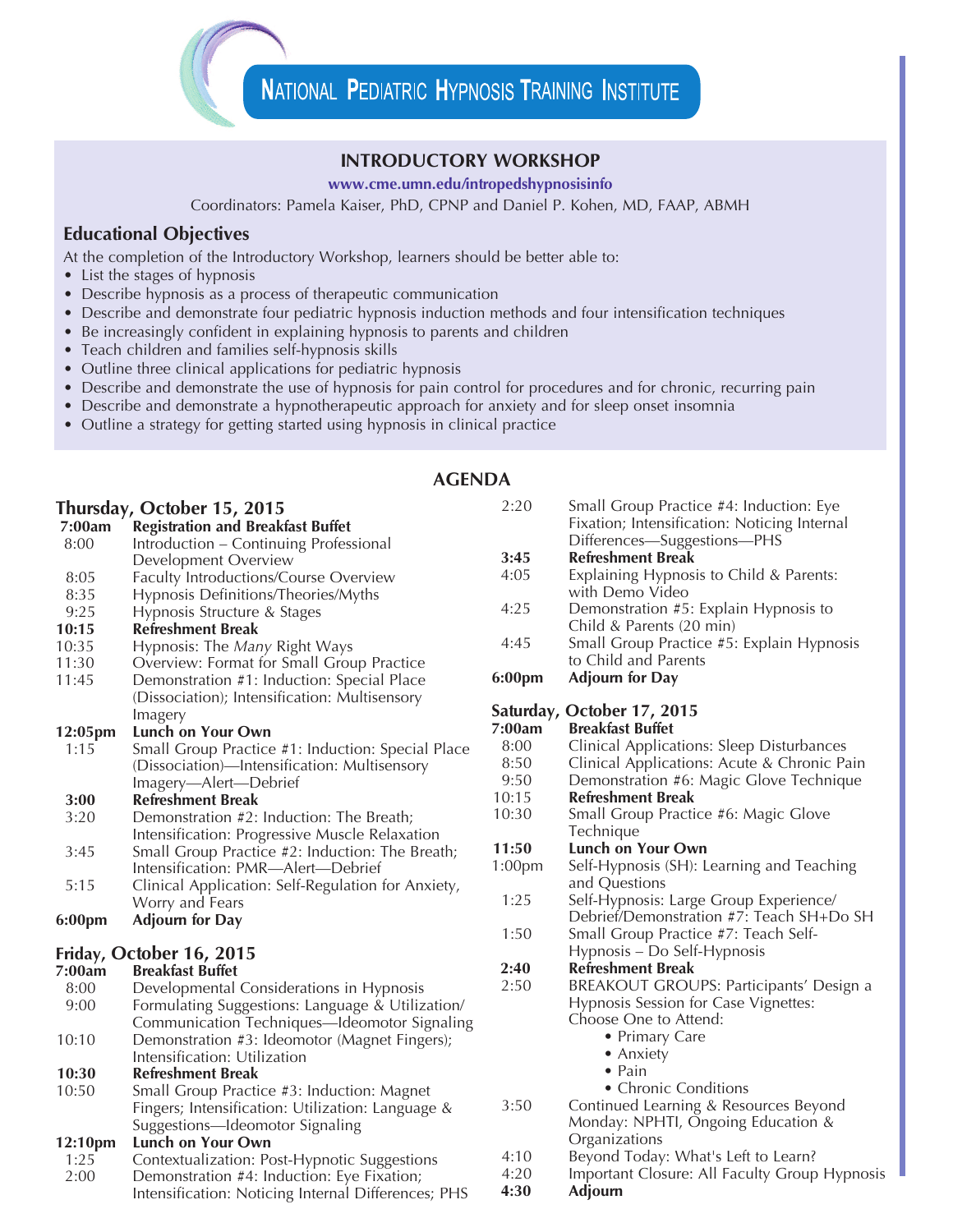### **INTERMEDIATE WORKSHOP**

### **www.cme.umn.edu/interpedshypnosisinfo**

Coordinators: Pamela Kaiser, PhD, CPNP and Daniel P. Kohen, MD, FAAP, ABMH

### **Educational Objectives**

At the completion of this Intermediate Workshop, learners should be better able to:

- Refine therapeutic listening and language skills in "finding the hypnosis in the encounter"
- Enhance ability to approach and apply more complicated clinical situations with hypnotic strategies
- Incorporate hypnotic self-regulation strategies for those experiencing anxiety, stress, acute or chronic pain
- Utilize a patient's individualized resources and needs when designing hypnotic metaphors and a treatment plan
- Integrate conversational inductions, pacing & leading, and talking in trance into their repertoire of hypnosis techniques

## **AGENDA**

### **Thursday, October 15, 2015**

| 7:00am | <b>Registration and Breakfast Buffet</b>        |
|--------|-------------------------------------------------|
| 8:00   | Introduction - Continuing Professional          |
|        | Development Overview                            |
| 8:05   | Faculty Introductions/Overview                  |
| 8:35   | Hypnosis Re-Thinking Hypnosis/Re-Fining         |
|        | Utilization                                     |
| 9:25   | Language: Why and How To Say What We Say        |
| 10:10  | Introduction to Small Groups & Demo #1:         |
|        | Conversational /Naturalistic Induction & Pacing |
|        | and Leading                                     |
|        | n fl.n.l                                        |

- **10:30 Refreshment Break**
- 10:45 #1 Small Group Practice: Conversational Inductions & Pacing and Leading

### **12:15pm Lunch on Your Own**

- 1:30 Acute and Procedural Pain
- 2:30 Recurrent and Chronic Pain, and Palliative Care
- 3:45 Demonstration #2: Changing Sensation
- 4:00 **Refreshment Break**
- 4:20 Small Group Practice #2: Changing Sensation
- **5:50 Adjourn for Day**

# **Friday, October 16, 2015**

| 7:00am    | <b>Breakfast Buffet</b>                         |
|-----------|-------------------------------------------------|
| 8:00      | Developmental Considerations in Hypnosis:       |
|           | Abstract Thinking, Metaphors, & Self-Regulation |
| 9:00      | Recognizing, Utilizing and Designing Metaphors  |
| 10:10     | Demonstration #3: Individualizing Metaphors via |
|           | Utilization                                     |
| 10:25     | <b>Refreshment Break</b>                        |
| 10:45     | Small Group Practice #3: Individualizing        |
|           | Metaphors via Utilization                       |
| 12:10     | Lunch on Your Own                               |
| $1:25$ pm | Integrating Hypnosis into Clinical Encounters   |
| 2:15      | Anxiety & Fear: Strategies for Self-Regulation  |
| 3:40      | Demonstration #4: Self-Regulation of Anxiety &  |
|           | Fear                                            |
| 4:00      | <b>Refreshment Break</b>                        |
| 4:20      | Small Group Practice #4: Self-Regulation of     |
|           | Anxiety & Fear                                  |
| 6:00      | <b>Adjourn for Day</b>                          |

# **Saturday, October 17, 2015**

- **7:00am Breakfast Buffet**
- 8:00 Demonstration #5: Talking in Trance
- 8:20 Small Group Practice #5: Talking in Trance
- **9:35 Refreshment Break**
- Clinical Topics: Pick One of the following: New (A) Session & Repeat Sessions (B, C, D): (80 min)
	- (A1) *MORNING ONLY!* Depression: Combining Hypnosis with CBT (Cognitive Behavioral Therapy)
	- (B1) Complex Pain: Hypnosis Used Flexibly
	- (C1) Hypnotic Utilization Strategies & Phenomena: Reframing, Fractionation, Time Distortion, Age Progression & Regression
	- (D1) Functional & Organic GI Disorders: Medical Hypnosis
- 11:15 Hypnotherapy in Approaching Children & Adolescents with Chronic Conditions

### **12:10pm Lunch on Your Own**

- 1:25 Clinical Topics: Pick One of the following: New (A) Session & Repeat Sessions (B, C, D): (80 min)
	- (A2) *AFTERNOON ONLY!* Needle-Injection-Procedural Phobias: Combining Hypnosis with CBT (Cognitive Behavioral Therapy)
	- (B2) Complex Pain: Hypnosis Used Flexibly
	- (C2) Hypnotic Utilization Strategies & Phenomena: Reframing, Fractionation, Time Distortion, Age Progression & Regression
	- (D2) Functional and Organic GI Disorders: Medical Hypnosis

### **2:45 Refreshment Break**

- 3:00 Integrative Pediatrics: Combining Biofeedback With Hypnosis
- 3:50 Continued Learning & Resources Beyond Monday: NPHTI, Ongoing Education & **Organizations**
- 4:10 Beyond Today: What's left to learn?<br>4:20 Important Closure: All Faculty Grou
- Important Closure: All Faculty Group Hypnosis
- **4:30 Adjourn**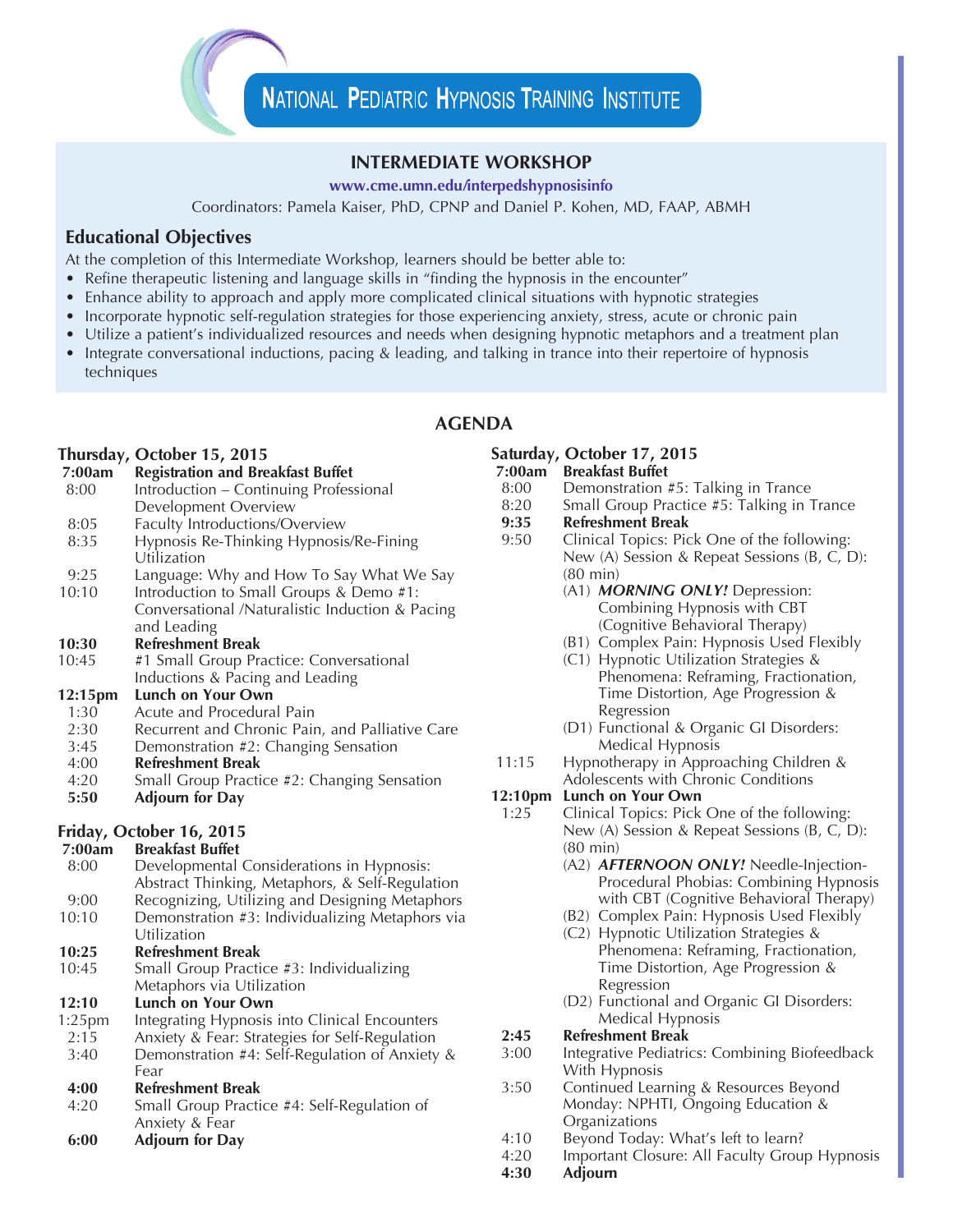# **ADVANCED WORKSHOP**

### **www.cme.umn.edu/advpedshypnosisinfo**

Coordinators: Daniel P. Kohen, MD, FAAP, ABMH and Leora Kuttner, PhD

# **Educational Objectives**

At the completion of this Advanced Workshop, learners should be better able to:

- Reflectively evaluate one's own clinical skills/language through video review, critique, and discussion with colleague advanced learners and carefully matched faculty mentors
- Problem-solve challenging clinical situations regarding application of hypnotic strategies with colleague advanced learners and carefully matched faculty mentors
- Review, evaluate, and offer guidance regarding (others') clinical hypnosis encounters with colleague advanced learners and carefully matched faculty mentors

# **AGENDA**

### **Thursday, October 15, 2015**

**7:15 Registration & Breakfast Buffet** 8:00 Introduction & Continuing Professional Development Overview (All Groups) 8:05 Introduction to Workshop: Overview (All Groups) 8:35 Case Presentation with Mentor Consultation **10:00 Refreshment Break** 10:20 Continuation of Case Presentation with Mentor Consultation **12:15 Lunch on Your Own** 1:30 Case Presentation with Mentor Consultation **3:20 Refreshment Break** 3:40 Continuation of Case Presentation with Mentor Consultation **6:00 Adjourn for Day** Evening Viewing (on own) of Videotapes

|       | Saturday, October 17, 2015                    |
|-------|-----------------------------------------------|
| 7:15  | <b>Breakfast Buffet</b>                       |
| 8:00  | Case Presentation with Mentor Consultation    |
| 10:10 | Refreshment Break                             |
| 10:30 | Continuation of Case Presentation with        |
|       | Mentor Consultation                           |
| 12:15 | Lunch on Your Own                             |
| 1:45  | Case Presentation with Mentor Consultation    |
| 2:40  | <b>Refreshment Break</b>                      |
| 3:00  | Continuation of Case Presentation with        |
|       | Mentor Consultation                           |
| 4:10  | O&A                                           |
| 4:20  | Important Closure: All Faculty Group Hypnosis |
| 4:30  | Adjourn                                       |
|       |                                               |

### **Friday, October 16, 2015**

| <b>Breakfast Buffet</b>                    |
|--------------------------------------------|
| Conversation with New Facilitators from    |
| Around the World!                          |
| Case Presentation with Mentor Consultation |
| <b>Refreshment Break</b>                   |
| Continuation of Case Presentation with     |
| <b>Mentor Consultation</b>                 |
| Lunch on Your Own                          |
| Case Presentation with Mentor Consultation |
| <b>Refreshment Break</b>                   |
| Continuation of Case Presentation with     |
| Mentor Consultation                        |
| <b>Adjourn for Day</b>                     |
| Viewing (on own) of Videotapes             |
|                                            |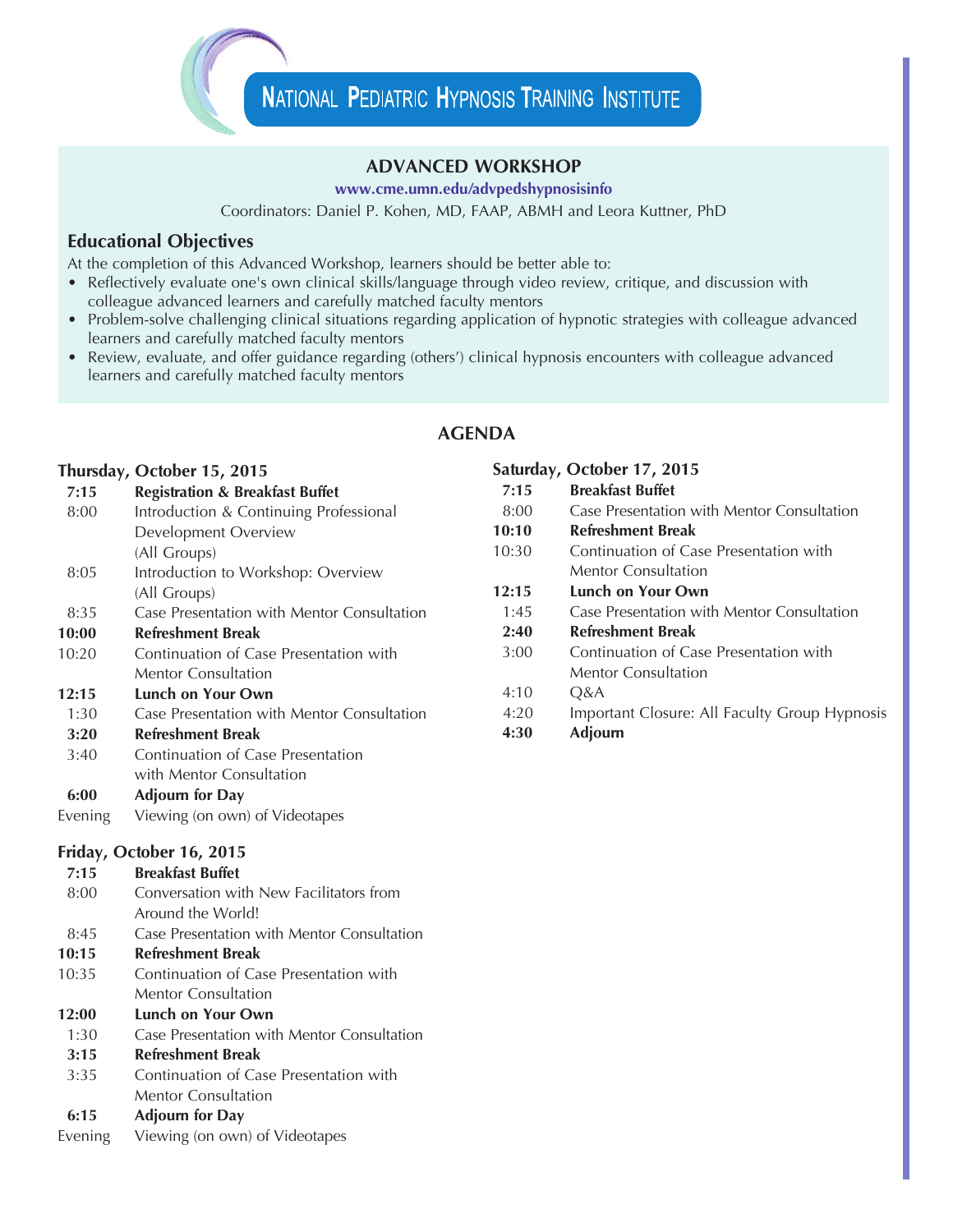# **HOST WORKSHOP FACULTY AND GROUP FACILITATORS**

### **ANDREW J. BARNES, MD, MPH, FAAP\***

Assistant Professor, Pediatrics and Adolescent Health, Developmental-Behavioral Pediatrics, University of Minnesota, Minneapolis, MN; Former physician member-at-large, MSCH; Approved Consultant, ASCH

### **DAVID K. BECKER, MD, MA, MFTi**

Clinical Professor, Department of Pediatrics and the Osher Center for Integrative Medicine, University of California, San Francisco; Marriage and Family Therapy Intern, San Francisco Psychotherapy Clinic

### **CHERYL S. BEMEL, PhD., LP, NCSP/NASP**

Psychologist, Allina Health, St. Paul, Minnesota; Nationally Certified School Psychologist-National Association of School Psychologists; Board Member, MSCH; Approved Consultant, ASCH

### **F. RALPH BERBERICH, MD, FAAP**

Pediatrician, Multi-specialty Group Practice, Pediatric Suggestions and Sutter East Bay Medical Foundation, Berkeley, CA; Approved Consultant, ASCH

### **FREDERICK BOGIN, MD, FAAP**

Assistant Professor of Pediatrics (retired), University of Connecticut School of Medicine; Private Practice, Pediatric Hypnotherapy; Certified, ASCH

### **CAMILLA G. CEPPI COZZIO, MD, FMH**

General Pediatrics and Adolescent Medicine Physician, Private Practice, Dübendorf, Switzerland; Member of Swiss Society of Pediatrics; Certified Physician, Swiss Academy of Psychosomatic and Psychosocial Medicine (SAPPM); International Member, ASCH

### **CANDACE J. ERICKSON, MD, FAAP, MPH**

Course Director SDBP Pediatric Clinical Hypnosis Workshops (1987-2009); Associate Professor of Clinical Pediatrics, Columbia University College of Physicians and Surgeons, New York, NY; Developmental and Behavioral Pediatrician, Morgan Stanley Children's Hospital of New York Presbyterian Hospital, New York, NY and Brooklyn Hospital Center, Brooklyn, NY

### **MELANIE A. GOLD, DO, DABMA, MQT, FAAP, FACOP**

Medical Director, School Based Heath Centers, Professor of Pediatrics, Section of Adolescent Medicine, Division of Child and Adolescent Health, Department of Pediatrics, Columbia University Medical Center, New York Presbyterian Hospital, Mailman School of Public Health, Department of Population and Family Health, New York, NY

### **HOWARD HALL, PhD, PSYD, BCB**

Professor, Division of Developmental/Behavioral Pediatrics and Psychology, Department of Pediatrics, Case Western Reserve University, Cleveland, OH; Rainbow Babies' and Children's Hospital Case Medical Center, Cleveland, OH; Board Certified in Biofeedback(BCB); Approved Consultant, ASCH

### **PAMELA KAISER, PhD, CPNP, CNS\***

Co-Founder and Co-Director, National Pediatric Hypnosis Training Institute; Former Associate Clinical Professor, Developmental-Behavioral Pediatrics (DBP), University of California, San Francisco, CA; Former Director, Anxiety, Stress, and Health Clinic, Children's Health Council, Palo Alto, CA; Clinical Child & Adolescent Psychologist; Certified Pediatric Nurse Practitioner; Pediatric Clinical Nurse Specialist; Past Executive Council Member; Approved Consultant, ASCH

#### **REBECCA KAJANDER, CPNP, MPH**

Noran Neurological Clinic, Minneapolis, MN; Former Department Chair and Clinical Practice Director, Alexander Center for Child Development and Behavior, Park Nicollet Clinic, St. Louis Park, MN; Former Adjunct Faculty Developmental-Behavior Pediatrics, Department of Pediatrics, University of Minnesota Medical School; Instructor, School of Nursing, University of Minnesota, Minneapolis, MN; Faculty, MSCH and NPHTI

### **ADAM KEATING, MD, FAAP**

General Pediatrician, Section Head, Community Pediatrics, Cleveland Clinic Children's, Wooster, OH; Medical Director, Longbrake Student Wellness Center, College of Wooster; Clinical Assistant Professor of Pediatrics, Cleveland Clinic Lerner College of Medicine; Clinical Associate Professor of Pediatrics Ohio University Heritage College of Osteopathic Medicine; Approved Consultant, ASCH

### **DANIEL P. KOHEN, MD, FAAP, ABMH\***

Co-Founder and Co-Director, National Pediatric Hypnosis Training Institute; Developmental-Behavioral Pediatrics, Medical Hypnosis & Self-Regulation, Partners-in-Healing of Minneapolis, Minnetonka, MN; Former Director, Developmental-Behavioral Pediatrics and Professor, Departments of Pediatrics and Family Medicine and Community Health, University of Minnesota (retired); Director of Education and Training, Minnesota Society of Clinical Hypnosis (MSCH); Past President, MSCH; Past President, American Board of Medical Hypnosis; Past Vice-President, Fellow, and Approved Consultant, ASCH; Fellow, SCEH

### **HARRIET KOHEN, MA, MSW, CPT**

Therapist, Partners-in-Healing of Minneapolis; Past-President, MN Society for Clinical Social Work; Credential Chair, International Federation of Biblio/Poetry Therapy; Faculty, MSCH, NPHTI.

### **LEORA KUTTNER, PhD\***

Clinical Psychologist and Clinical Professor of Pediatrics, University of British Columbia and British Columbia Children's Hospital, Vancouver, Canada; Vice-President, Canadian Society of Clinical Hypnosis (BC Division)

#### **JEFF LAZARUS, MD, FAAP**

Former Associate Clinical Professor of Pediatrics, Rainbow Babies and Children's Hospital, Case Western Reserve School of Medicine; Private Practice, Menlo Park, California; Approved Consultant, ASCH

### **LISA LOMBARD, PhD**

Clinical Psychologist, Private Practice; Consulting Psychologist, Frances Xavier Warde School, Chicago, IL; Former Associate Professor, Clinical Psychology (Child and Adolescent Track), Chicago School of Professional Psychology; Former Cognitive Assessment Clinic Coordinator, George Mason University, Fairfax, VA; Approved Consultant, ASCH; Member, SCEH; Interim Vice President, Chicago Society of Clinical Hypnosis

### **ROBERT PENDERGRAST, MD, MPH, FAAP**

Associate Professor of Pediatrics, Medical College of Georgia, Georgia Regents University; Director, Adolescent Medicine, Children's Hospital of Georgia, Augusta, GA; Aiken-Augusta Holistic Health, North Augusta, SC; Approved Consultant, ASCH

### **EILEEN POULIN, MD, FAAP**

Pediatric Faculty, Tufts University School of Medicine, Maine Medical Partners Pediatric Clinic at Maine Medical Center, Portland, Maine; Maine Pediatric Hypnosis (Private Practice), Falmouth, Maine; Certified, ASCH

#### **TERESA QUINN, MD, FAAFP, ABMH**

Assistant Professor, University of Minnesota, Methodist Hospital Family Medicine Residency, CAQ Geriatrics; Approved Consultant, ASCH

#### **MICHELE STRACHAN, MD**

Behavioral Pediatrician, Developmental Behavioral Pediatrics Program, University of Minnesota Physicians; Director of Medicine, Fellow, Cultural Wellness Center, Minneapolis, MN

### **LAURENCE I. SUGARMAN, MD, FAAP, ABMH\***

Research Professor and Director, Center for Applied Psychophysiology and Self-regulation, Institute and College of Health Sciences and Technology, Rochester Institute of Technology; Clinical Professor in Pediatrics, University of Rochester; Behavioral Pediatrician, Easter Seals Diagnostic and Treatment Center, Rochester, NY; Past President, American Board of Medical Hypnosis; Past Vice-President, Fellow, Approved Consultant, ASCH

### **MARK B. WEISBERG, PhD, ABPP, LP**

Clinical Health Psychologist, Diplomat in Health Psychology; Listed, National Register of Health Service Providers in Psychology; Independent Practice, Minneapolis, MN; Fellow, American Psychological Association; Past President, MSCH; Fellow, Past Vice President, Past Secretary, Approved Consultant, ASCH

#### **ELAINE WYNNE, M.A.**

Licensed Psychologist, Circle of Cranes Psychology Center, LLC, Golden Valley, MN; Professional Storyteller, President, Veteran Resilience Project; Faculty, MSCH; Approved Consultant, ASCH

\* Denotes Planning Committee Member; Additional Planning Committee Members include Ginny Jacobs, M.Ed., MLS, CCMEP; University of Minnesota *Medical School, Office of Continuing Professional Development.*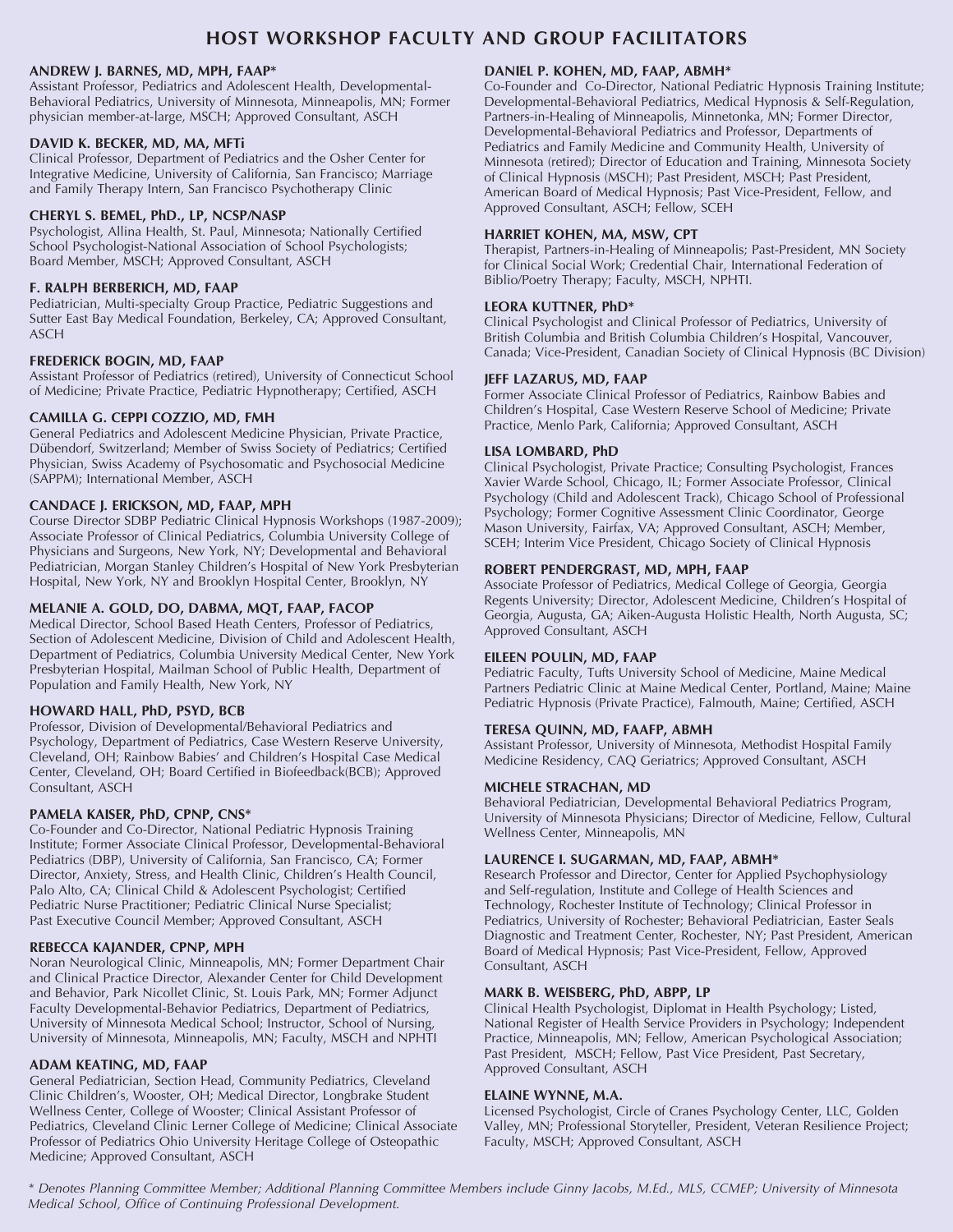### **Registration Form**

# **Pediatric Clinical Hypnosis Introductory Workshop ONLY\***

**For Intermediate registration go to: www.cme.umn.edu/interpedshypnosisreg;**

**for Advanced registration go to: www.cme.umn.edu/advpedshypnosisreg**

### **October 15-17, 2015**

*Please type or print clearly. A name badge and statement of participation are generated from this form.*

|                                           |                             |                               |                           |                          |                             | Receipts, confirmations, and driving directions are now emailed from our office. Please include your email address and print clearly. |                          |  |                                                   |                     |
|-------------------------------------------|-----------------------------|-------------------------------|---------------------------|--------------------------|-----------------------------|---------------------------------------------------------------------------------------------------------------------------------------|--------------------------|--|---------------------------------------------------|---------------------|
| Degree                                    | $\square$ MD<br>$\Box$ APRN | $\Box$ DO<br>$\square$ NP     | $\n  PhD\n$<br>$\Box$ CNS | $\Box$ PsyD<br>$\Box$ RN | $\Box$ MA/MS<br>$\Box$ CCLS | $\square$ MPH                                                                                                                         | <b>□</b> MSW/ACSW □ LCSW |  | $\Box$ LMSW<br>$\Box$ DDS/DMD $\Box$ OTHER $\Box$ | $\Box$ LMFT         |
| <b>Specialty</b>                          |                             | Pediatrics / General Practice |                           |                          |                             |                                                                                                                                       |                          |  |                                                   |                     |
|                                           |                             |                               |                           |                          |                             |                                                                                                                                       |                          |  |                                                   |                     |
|                                           |                             |                               |                           |                          |                             |                                                                                                                                       |                          |  |                                                   |                     |
|                                           |                             |                               |                           |                          |                             |                                                                                                                                       |                          |  |                                                   |                     |
|                                           |                             |                               |                           |                          |                             |                                                                                                                                       |                          |  |                                                   |                     |
|                                           | $\Box$ Podiatry             |                               |                           |                          |                             |                                                                                                                                       |                          |  |                                                   |                     |
|                                           |                             |                               |                           |                          |                             | Required License # ___________________________                                                                                        |                          |  |                                                   | State _____________ |
|                                           |                             |                               |                           |                          |                             |                                                                                                                                       |                          |  |                                                   |                     |
| <b>REGISTRATION FEES</b>                  |                             |                               |                           |                          | Kick-off                    |                                                                                                                                       | <b>Early Bird</b>        |  | Regular                                           |                     |
|                                           |                             |                               |                           |                          | March 16 - July 7           |                                                                                                                                       | July 8 - September 4     |  | After September 4                                 |                     |
| Introductory Workshop                     |                             |                               |                           |                          | \$840                       |                                                                                                                                       | \$910                    |  | \$950                                             |                     |
| <b>LI</b> MSCH Member<br><sup>\$770</sup> |                             |                               |                           |                          | \$805                       |                                                                                                                                       | \$845                    |  |                                                   |                     |

# $\Box$  Graduate Student, Intern, Resident, Fellow  $$585$

#### **Group Registration**

A minimum of 3 registrants from the same organization is required for a group discount of \$20 per person to be deducted from the corresponding registration fees listed above. Submit all registrations together with one check payment. Online group registrations must be received within two business days. NO refunds will be issued if a person from a group has to cancel or does not show up at the conference. Normal refund policy applies for complete group cancellations.

#### Special Needs

**Name**

Special needs such as dietary restrictions, lactation room, etc. should be requested in advance; requests cannot always be honored on site.

 $585$   $^{\circ}$ 

 $$610$ 

630

#### **PLEASE NOTE: A SIGNED ACKNOWLEDGEMENT AND RELEASE FORM MUST ACCOMPANY YOUR REGISTRATION.**

#### **TO REGISTER**

**Online:** Register online with Visa, MasterCard, or American Express. In order to protect your credit card information, the Office of Continuing Professional Development (OCPD) does not accept credit card payments by phone, fax, mail, in person, or on-site.

**By Mail:** Mail your check (payable to **Regents of the University of Minnesota**) with this form to: Pediatric Clinical Hypnosis, Office of Continuing Professional Development, University of Minnesota Medical School, MMC 293, Mayo Memorial Building, Room G-254, 420 Delaware Street SE, Minneapolis, MN 55455.

\*The **Intermediate** and **Advanced Workshops** require completing a **Prior Learning/Needs Assessment**. Upon acceptance of your assessment, you will be contacted with registration instructions.

#### **CANCELLATION POLICY**

In the event you need to cancel your registration, the registration fee, less a \$50 administrative fee, will be refunded if you notify us by 4:30 p.m. CST on **October 1, 2015**. No refunds will be made after this date.

If you have any questions, please contact our office at (612) 626-7600, (800) 776-8636, or e-mail us at cme@umn.edu.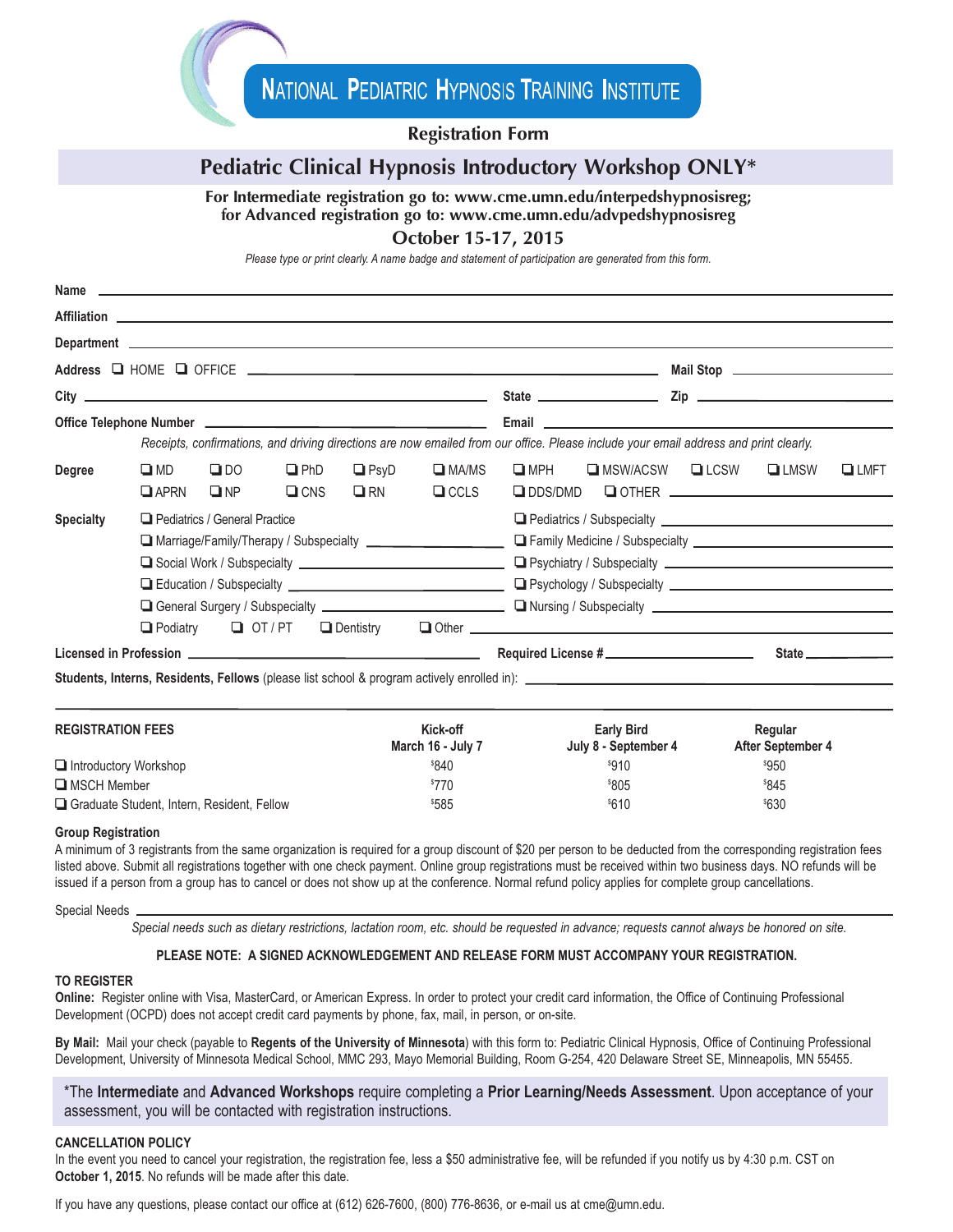# **ACKNOWLEDGMENT AND RELEASE**

# **NATIONAL PEDIATRIC HYPNOSIS TRAINING INSTITUTE MINNESOTA SOCIETY OF CLINICAL HYPNOSIS CONTINUING PROFESSIONAL DEVELOPMENT & DEPARTMENT OF PEDIATRICS UNIVERSITY OF MINNESOTA**

|           | Name of Workshop: National Pediatric Hypnosis Training Institute (NPHTI) Annual Skill Development |  |  |  |  |
|-----------|---------------------------------------------------------------------------------------------------|--|--|--|--|
|           | <b>Workshops in Pediatric Clinical Hypnosis</b>                                                   |  |  |  |  |
| Dates:    | October 15-17, 2015                                                                               |  |  |  |  |
| Location: | <b>Crowne Plaza Minneapolis West</b>                                                              |  |  |  |  |
|           | 3131 Campus Drive                                                                                 |  |  |  |  |
|           | Plymouth, MN 55441                                                                                |  |  |  |  |

The undersigned acknowledges that he/she has volunteered to participate in a workshop in which he/she engages in a hypnotic state ("trance"), and that workshop participants and faculty will be present during this/these session(s).

The undersigned does not have any health problems or other special conditions that might interfere with their participation, except as have been disclosed to faculty members.

The undersigned agrees to hold harmless the NPHTI, MSCH, and the University of Minnesota Department of Pediatrics and the Office of Continuing Professional Development, their employees and members, the faculty and other participants in the above described workshop, and indemnify them from and against any and all claims, damages, and costs arising from the undersigned's participation in the above described workshop.

Printed Name

Signature

Date